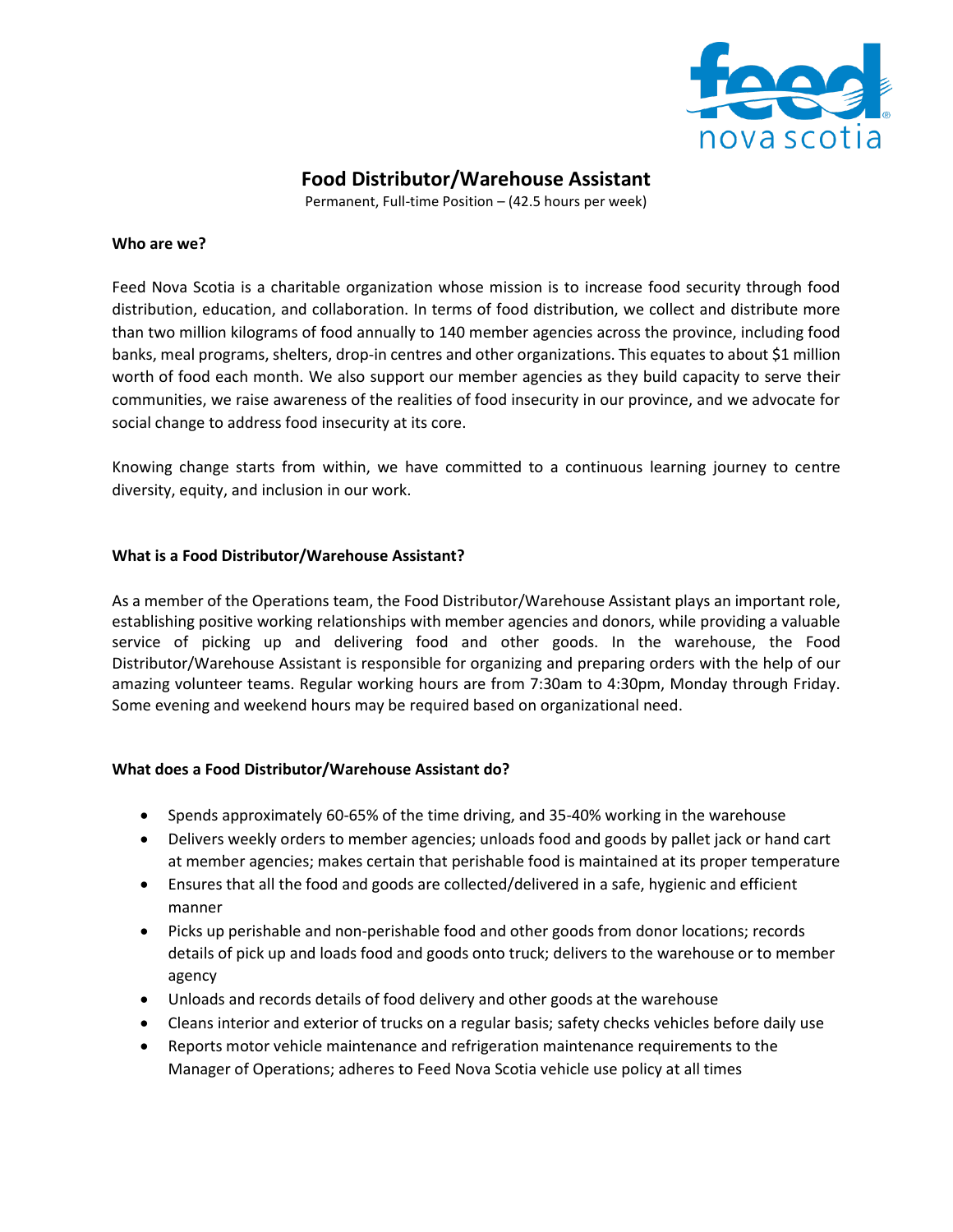- Assists with the receiving (checking for quality, quantity, temperature, damages, and condition of delivery), processing (unload, label, and store) incoming product and entry into inventory database
- Performs weekly audits of inventory and makes changes as necessary
- Assists with training and supervising groups of volunteers in the warehouse
- Prepares orders for delivery; packs, labels, wraps, and prepares shipping documents; assist with loading
- Enters data and transactions into Warehouse Inventory Management System
- Other duties as assigned

### **What are we looking for?**

- High school diploma or equivalent
- Class 3 Driver's License, with airbrake endorsement
- Minimum 5 years of experience driving commercial delivery vehicles
- Clean driver's abstract
- Reliable and punctual team player
- Strong attention to detail; good time management skills
- Able to consistently lift 50lbs/25kg
- High degree of sociability; positive, outgoing personality with great customer service skills
- Ability to operate a pallet jack in the warehouse and on a truck/power lift gate
- Ability to operate a forklift or willingness to obtain certification
- Previous experience in supply chain management, warehouse logistics or distribution an asset
- Safety conscious people person who enjoys working in a fast-paced, team-oriented environment
- Working knowledge of MS Office suite (Microsoft Word, Excel and Outlook) required
- Database experience considered an asset
- Centres equity, diversity, and inclusion in their work

## **Compensation**

The pay range for this position, based on a 42.5 hour work week, is \$54,035 - \$63,571 annually, paid out on a biweekly basis.

Our total compensation package includes three weeks of paid vacation, group insurance (after 3 months) and an employer contributed group RRSP (after 6 months).

**Please note: this position will be posted until filled.** If you are looking for an outstanding opportunity to make an impact in your community, please submit a cover letter and resume in one PDF document that clearly indicate how you meet the requirements of this position, to: recruitment@feednovascotia.ca **Please include Warehouse Assistant/Food Distributor in the subject line to help us action your application more efficiently.**